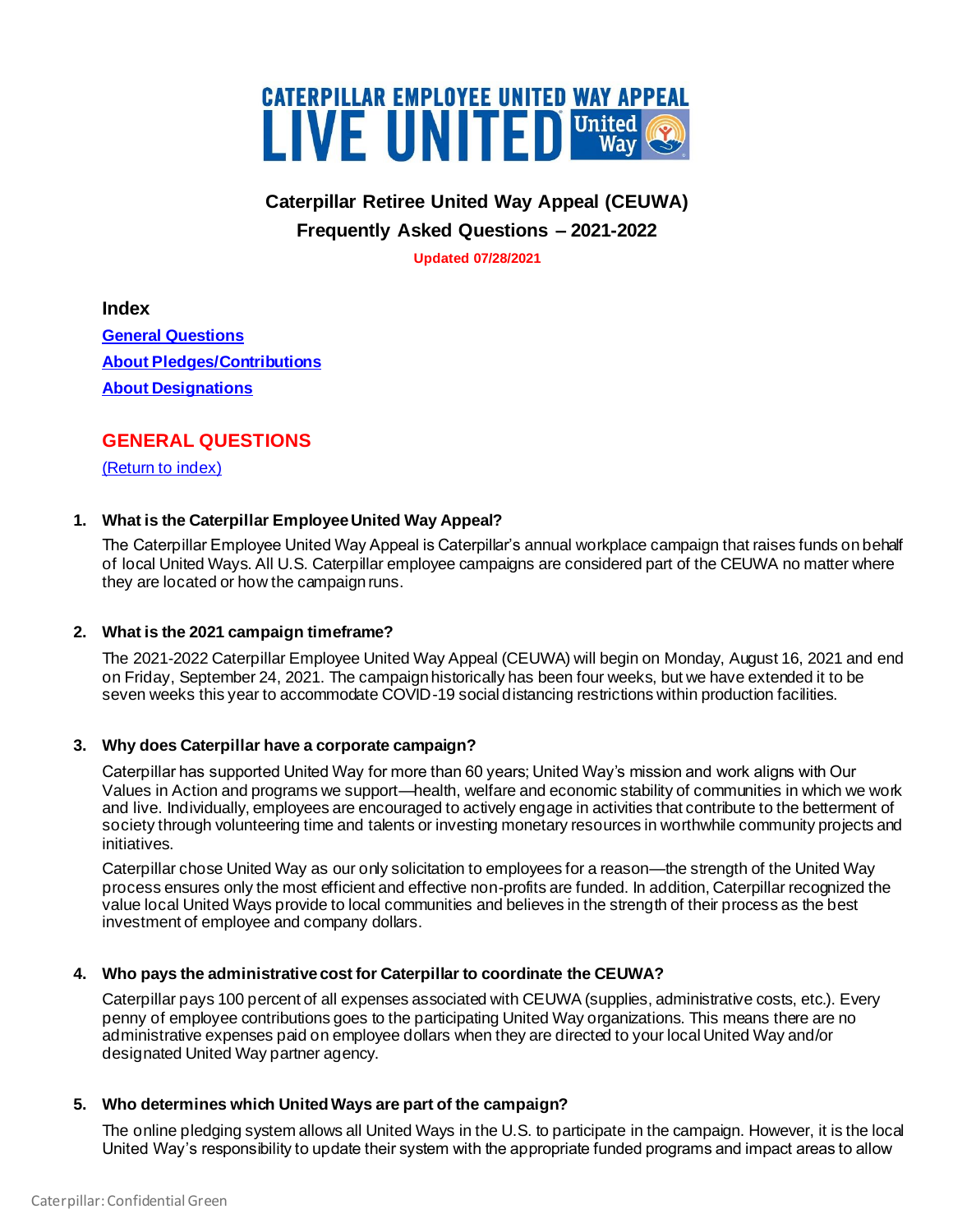donors the ability to designate to a particular funded partner agency. If their system is not updated at the time of our campaign, employees will not be able to locate funded United Way agencies in their area.

#### **6. How much of the total of employee and retiree contributions to the CEUWA go to the local United Way?**

Local United Ways and United Way-funded partner agencies receive 100 percent of all employee contributions to the CEUWA.

#### **7. Are retirees expected to contribute to the United Way campaign?**

Caterpillar realizes not all retirees will participate in the campaign and retirees are not required to contribute. However, retirees are encouraged to contribute to the United Way or agency of their choice. The campaign serves as a vehicle to support many agencies with one contribution. In addition, funds raised by retirees are eligible to be matched by the Caterpillar Foundation dollar for dollar.

#### **8. How do I sign up to receive annual Retiree United Way Appeal reminder emails to ensure I don't miss the campaign window?**

Please visi[t www.caterpillar.com/unitedway](http://www.caterpillar.com/unitedway) and select the 'click here' link designated for Caterpillar retirees and employees retiring within the next calendar year section to fill out a quick survey that asks for your name and personal email address to be added to our United Way campaign email list. This will ensure you continue to receive United Way pledge reminder emails and helpful pledging instructions each year from the Caterpillar Foundation.

#### **9. Is there a corporate policy written about the United Way campaign?**

There is a corporate policy that specifically deals with "solicitations" and it states that internal solicitations are NOT allowed. However, the United Way campaign is an exception to that policy. Caterpillar is able to solicit each retiree with company resources using an online pledging process. The campaign is strictly solicited through an online form during the annual campaign. For more information on the Corporate Solicitation Policy, please see your local HR representative or HR Manager.

# <span id="page-1-0"></span>**ABOUT PLEDGES/CONTRIBUTIONS**

[\(Return to index\)](#page-0-1)

## **10. How do I pledge online?**

The online pledging is open for retirees from August 16 – September 24, 2021. You can visit **[www.caterpillar.com/unitedway](http://www.caterpillar.com/unitedway)** for more information on where and how to pledge. The online pledging link will be available on the website when the campaign opens on August 16, 2021.

#### **11. When are contributions effective?**

This depends on your payment selection in the pledging process. Immediate payments can be made, or you can defer payments to begin on a particular date.

#### **12. Is there a minimum contribution?**

There is a minimum payroll contribution of \$1 directed to your local United Way or another United Way of your choosing. The minimum contribution amount of \$1 applies to both recurring and one-time-only contributions.

If you've chosen to designate to a United Way-funded agency, the minimum contribution is \$25 per agency. Please note that this \$25 designation minimum is a typical amount, and local United Way organizations and their partner agencies have the ability to set this amount higher.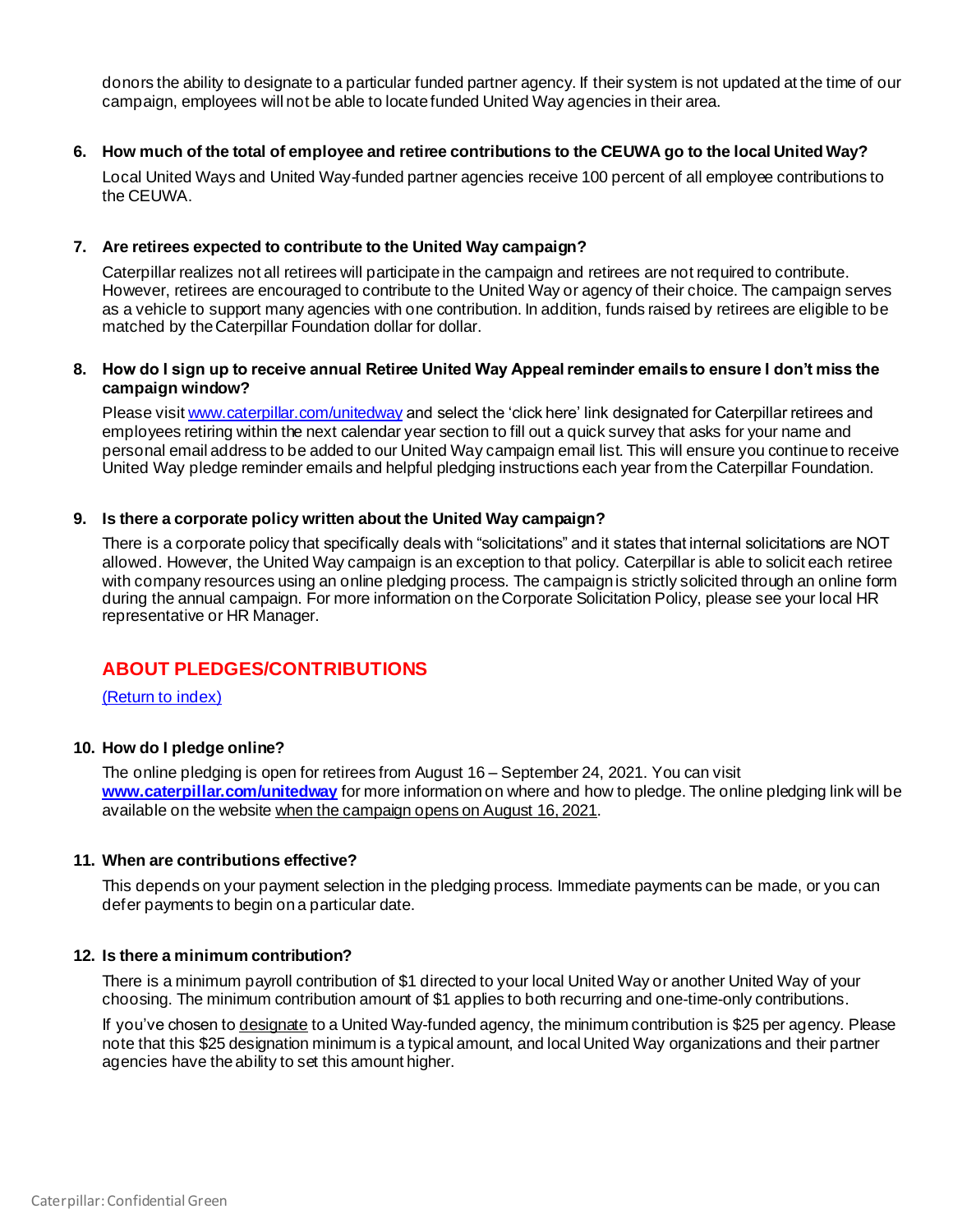## **13. How do I correct, change or cancel (stop) my pledge?**

When you pledge online, you are able to make changes using the online pledging site until the campaign closes. If you have any changes after the close of the campaign please email the CEUWA cat@cat.com inbox with the changes needed.

#### **14. I need my PeopleSoft ID to register—where can I find that?**

Please call 309-675-1475 or email CEUWA Cat@cat.com to request your HR ID Number (formerly PeopleSoft ID).

#### **15. If I pledge online and am pulled away from my desk, will the system "time out" or log me out?**

Yes, the site will time out and you will need to log back in if this happens. If the site sits idle for 5 minutes it will time out due to amount of personal information on the site. You may need to reopen the page by going to [www.caterpillar.com/unitedway](http://www.caterpillar.com/unitedway) and sign into the pledging link again.

#### **16. Can I withhold funds or make my contributions exempt from a specific agency?**

The CEUWA raises funds on behalf of the local United Way(s). The local United Way(s) then determines how much total money goes to each agency. Caterpillar has confidence in United Way's dollar allocation process that ensures only efficient and effective programs are funded based on the unique needs in each community. However, an employee does have the right to exempt partner agencies from their pledge in the negative designation section of the online pledging site.

#### **17. Am I able to designate my contributions to specific agencies?**

Yes, designation options are available to all employees and will initially *default to the United Way that aligns to your home zip code*. However, if you wish to designate to another United Way or United Way-funded partner agency, you can search and select to designate your pledge to any United Way or United Way-funded partner agency in the United States. Agencies must be funded United Way member agencies to be available for designation. We do not allow designations to other 501(c)3 nonprofit organizations as part of the United Way campaign.

#### **18. What forms of payment are accepted?**

The online system is for tracking purposes and to be eligible for the Foundation match. You have the option to select cash/check, credit/debit card, or stock/donor-advised fund as your form of payment. The credit/debit card option allows the option to deduct from your credit card immediately. Cash/check and stock/donor-advised fund payments must be fulfilled separately by sending payment directly to the United Way around the date you indicate in your pledge. You will also have the option to pay using multiple forms of payment.

## **19. The United Way is asking for my personal information—what will they do with that information?**

The United Way may use this information as a recognition tool and a way to keep in contact with their donors. Providing your personal information is optional. If you wish to remain anonymous internally and externally, please select the anonymous option in the online pledging system.

## **20. Are contributions tax-deductible? If so, how will retirees know how much they gave?**

Donations are tax-deductible. If you provide an email address in the contact information section of the system you will receive notification confirming the amount pledged. However, because this is a pledge, please use a copy of your form of payment for tax purposes.

## **21. Who do I contact if I am having problems with the online pledging system?**

Please email the CEUWA CAT@cat.com inbox for assistance.